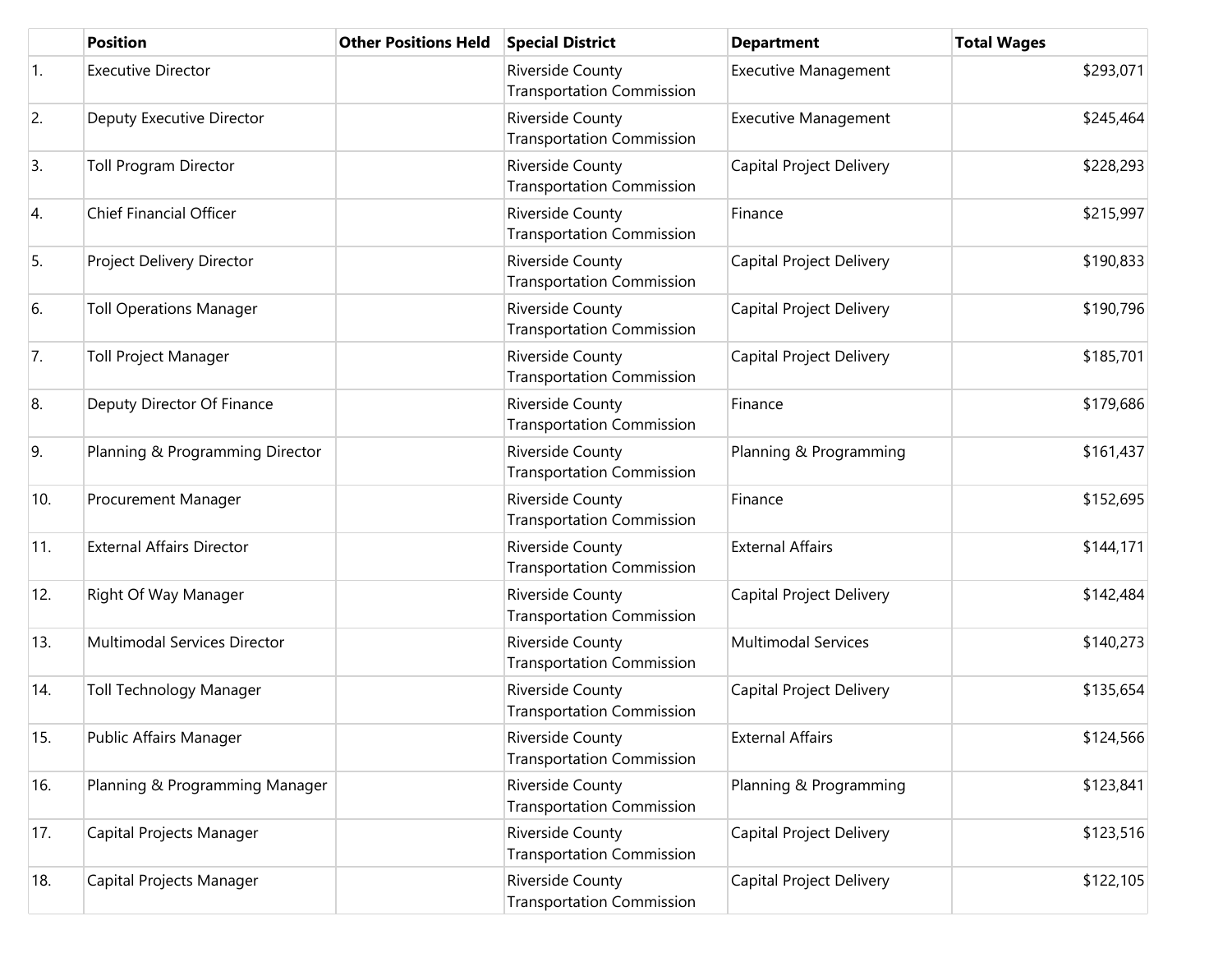| 19. | Rail Manager                        | Riverside County<br><b>Transportation Commission</b> | Rail Maintenance & Operations   | \$121,300 |
|-----|-------------------------------------|------------------------------------------------------|---------------------------------|-----------|
| 20. | Clerk Of The Board                  | Riverside County<br><b>Transportation Commission</b> | Administration                  | \$113,568 |
| 21. | Senior Management Analyst           | Riverside County<br><b>Transportation Commission</b> | Capital Project Delivery        | \$111,173 |
| 22. | Commuter/Motorist Assist<br>Manager | Riverside County<br><b>Transportation Commission</b> | <b>Multimodal Services</b>      | \$106,456 |
| 23. | Senior Financial Analyst            | Riverside County<br><b>Transportation Commission</b> | Finance                         | \$98,138  |
| 24. | <b>Transit Manager</b>              | Riverside County<br><b>Transportation Commission</b> | <b>Multimodal Services</b>      | \$96,375  |
| 25. | Senior Management Analyst           | Riverside County<br><b>Transportation Commission</b> | Capital Project Delivery        | \$96,289  |
| 26. | Senior Management Analyst           | Riverside County<br><b>Transportation Commission</b> | <b>External Affairs</b>         | \$93,107  |
| 27. | <b>Facilities Administrator</b>     | Riverside County<br><b>Transportation Commission</b> | Capital Project Delivery        | \$89,851  |
| 28. | Management Analyst                  | Riverside County<br><b>Transportation Commission</b> | <b>Capital Project Delivery</b> | \$88,915  |
| 29. | Procurement Analyst                 | Riverside County<br><b>Transportation Commission</b> | Finance                         | \$87,721  |
| 30. | Management Analyst                  | Riverside County<br><b>Transportation Commission</b> | Planning & Programming          | \$82,983  |
| 31. | Senior Management Analyst           | Riverside County<br><b>Transportation Commission</b> | Planning & Programming          | \$74,408  |
| 32. | Management Analyst                  | Riverside County<br><b>Transportation Commission</b> | <b>Multimodal Services</b>      | \$71,874  |
| 33. | Management Analyst                  | Riverside County<br><b>Transportation Commission</b> | <b>Multimodal Services</b>      | \$69,854  |
| 34. | Senior Administrative Assistant     | Riverside County<br><b>Transportation Commission</b> | Administration                  | \$65,920  |
| 35. | Deputy Clerk Of The Board           | Riverside County<br><b>Transportation Commission</b> | Administration                  | \$65,864  |
| 36. | Accountant                          | Riverside County<br><b>Transportation Commission</b> | Finance                         | \$65,201  |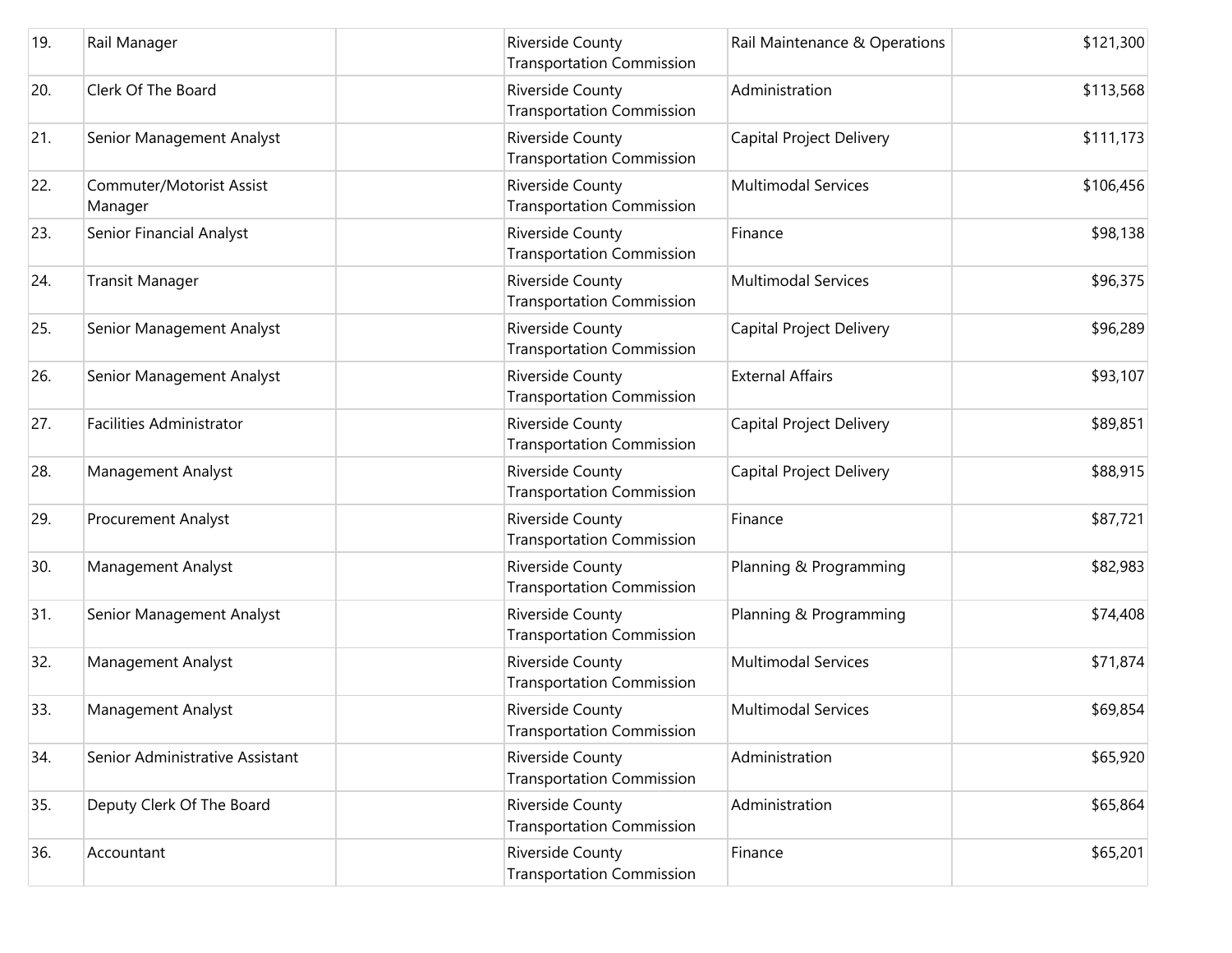| 37. | <b>Accounting Technician</b>    | Riverside County<br><b>Transportation Commission</b> | Finance                    | \$61,496 |
|-----|---------------------------------|------------------------------------------------------|----------------------------|----------|
| 38. | Human Resources Administrator   | Riverside County<br><b>Transportation Commission</b> | Administration             | \$60,085 |
| 39. | <b>Accounting Assistant</b>     | Riverside County<br><b>Transportation Commission</b> | Finance                    | \$55,186 |
| 40. | Capital Projects Manager        | Riverside County<br><b>Transportation Commission</b> | Capital Project Delivery   | \$55,078 |
| 41. | Records Technician              | Riverside County<br><b>Transportation Commission</b> | Administration             | \$51,961 |
| 42. | Management Analyst              | Riverside County<br><b>Transportation Commission</b> | <b>Multimodal Services</b> | \$49,444 |
| 43. | <b>Transit Manager</b>          | Riverside County<br><b>Transportation Commission</b> | <b>Multimodal Services</b> | \$48,527 |
| 44. | <b>Accounting Technician</b>    | Riverside County<br><b>Transportation Commission</b> | Finance                    | \$44,874 |
| 45. | Senior Office Assistant         | Riverside County<br><b>Transportation Commission</b> | Administration             | \$44,274 |
| 46. | Capital Projects Manager        | Riverside County<br><b>Transportation Commission</b> | Capital Project Delivery   | \$43,837 |
| 47. | Senior Administrative Assistant | Riverside County<br><b>Transportation Commission</b> | Administration             | \$42,512 |
| 48. | <b>Accounting Supervisor</b>    | Riverside County<br><b>Transportation Commission</b> | Finance                    | \$25,532 |
| 49. | Senior Management Analyst       | Riverside County<br><b>Transportation Commission</b> | Capital Project Delivery   | \$24,326 |
| 50. | Human Resources Administrator   | Riverside County<br><b>Transportation Commission</b> | Administration             | \$22,283 |
| 51. | <b>Accounting Assistant</b>     | Riverside County<br>Transportation Commission        | Finance                    | \$20,125 |
| 52. | Senior Management Analyst       | Riverside County<br><b>Transportation Commission</b> | Capital Project Delivery   | \$19,446 |
| 53. | Legislative Affairs Manager     | Riverside County<br><b>Transportation Commission</b> | <b>External Affairs</b>    | \$18,296 |
| 54. | <b>Financial Analyst</b>        | Riverside County<br><b>Transportation Commission</b> | Finance                    | \$16,969 |